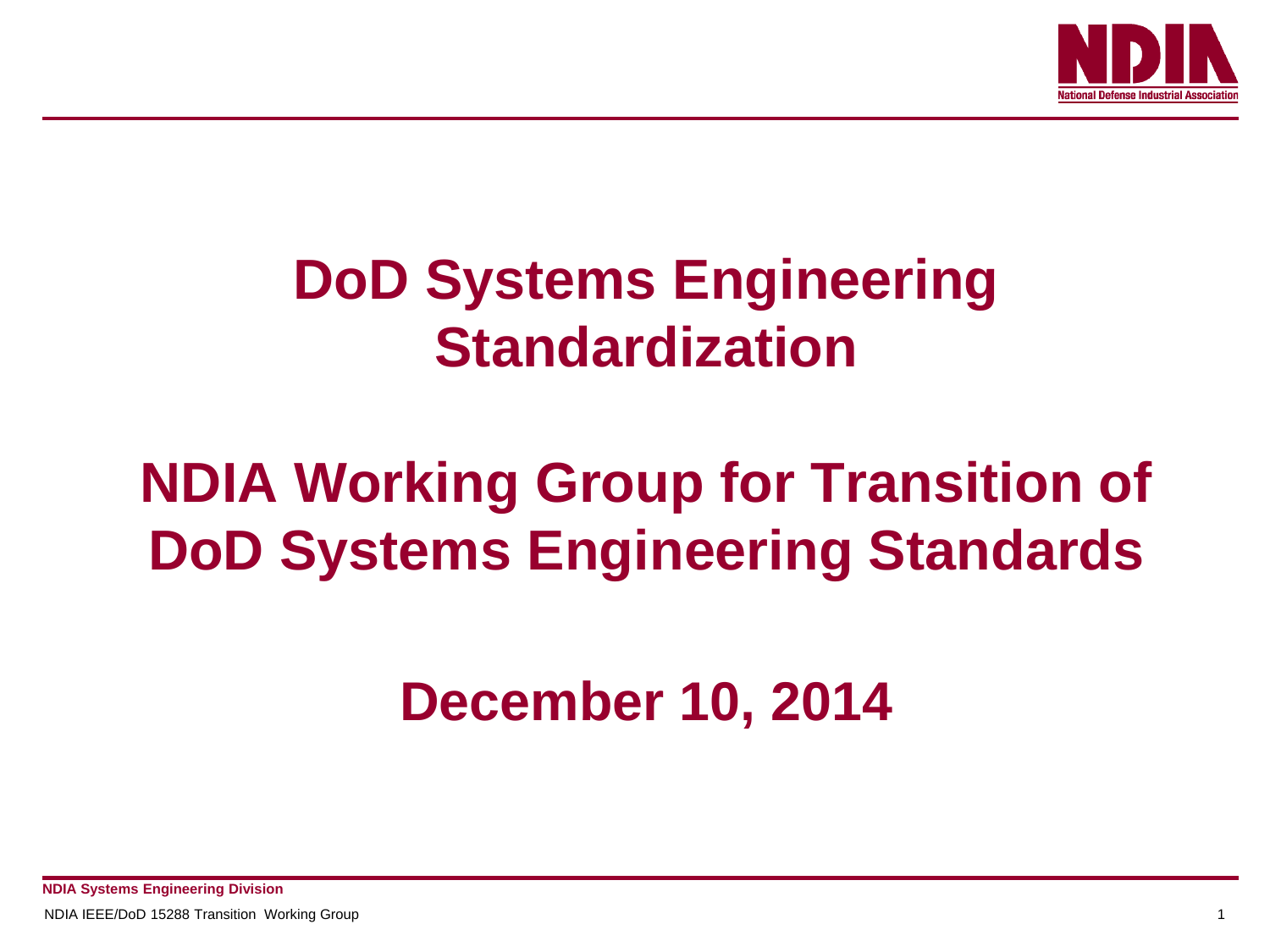### **Agenda**



- Status of IEEE SE Standards
- Plans and Status of NDIA Transition Activities
	- NDIA SE Standardization Transition WG
	- NDIA CMMI WG standards mapping task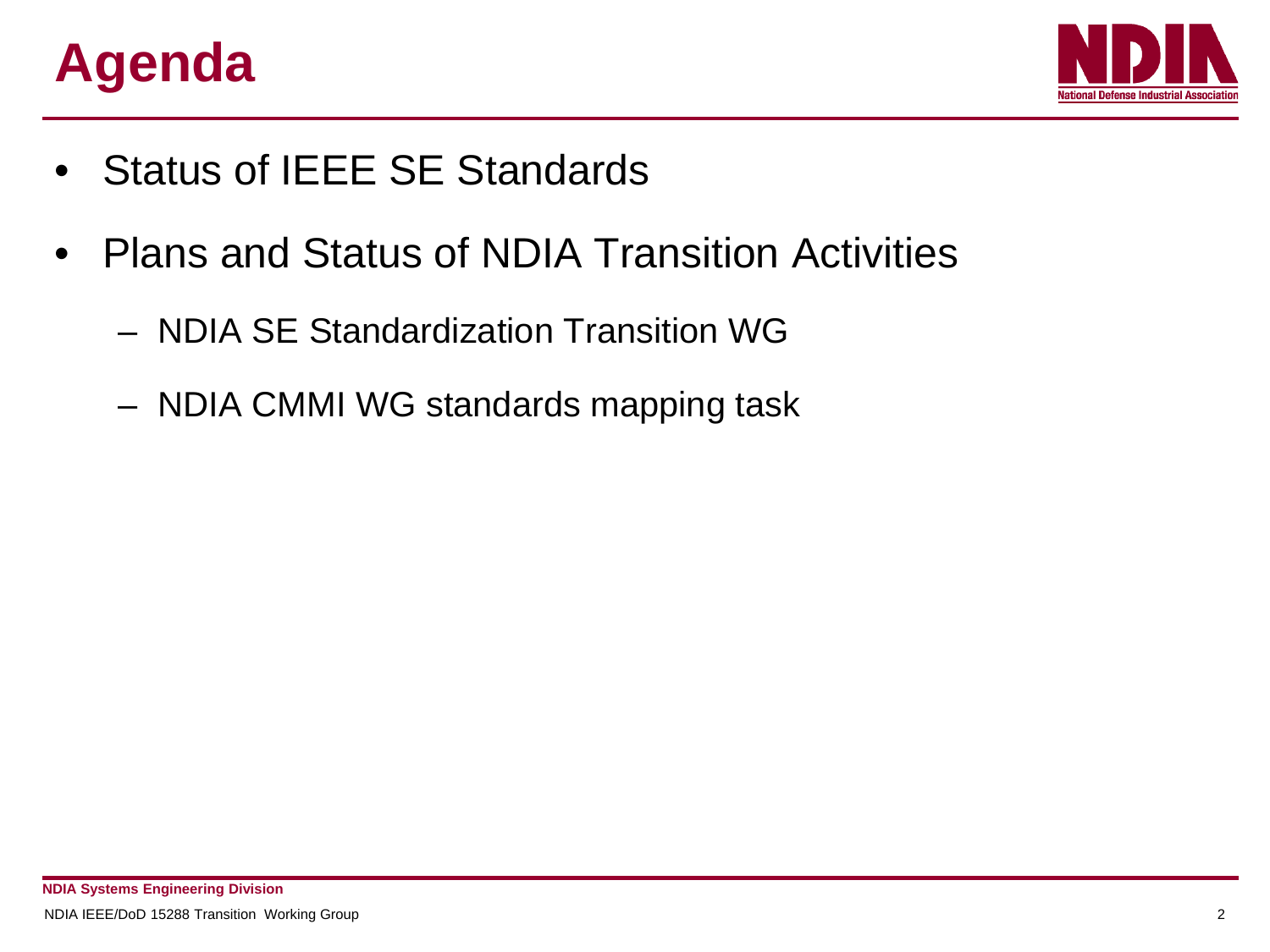### **Status of SE Standardization**



- Revision to Base Standard ISO/IEC/IEEE 15288, System Life Cycle Processes
	- FDIS ballot started on 27 Nov 2014 Closes 27 Jan 2015
	- Expect approval of ballot with publication by end of Feb
	- Currently working on harmonization efforts of other standards with 15288 (SW, Requirements Engineering, Risk Mgt, Measurement, Guides, etc.)
- IEEE 15288.1, Application of Systems Engineering Processes for Defense Programs
	- Ballots closed in September with 100% approval
	- Submitted to IEEE RevCom (Review Committee) on 7 Oct 2014
	- Publication approval by RevCom on 9 Dec 2014 will align with 15288 release
- IEEE 15288.2, Application of Technical Reviews and Audits for Defense Programs
	- Ballots closed in September with 100% approval
	- Submitted to IEEE RevCom (Review Committee) on 7 Oct 2014
	- Publication approval by RevCom on 9 Dec 2014 will align with 15288 release
- INCOSE SE Handbook revision to be published at same time as 15288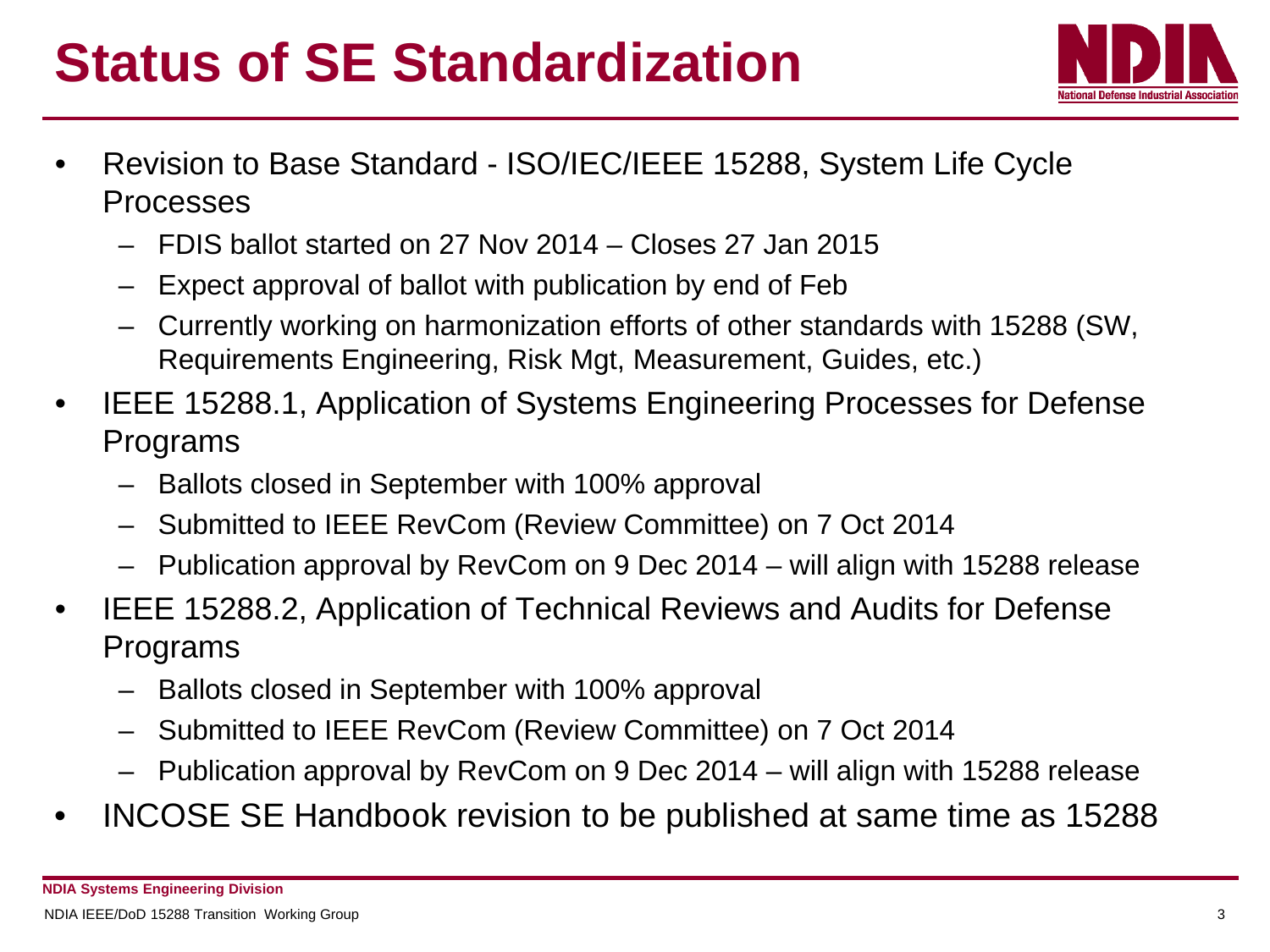#### **Core Membership – NDIA IEEE/DoD 15288 Transition WG**



| Joe Elm - WG Chair                         | <b>Garry Roedler</b>                      |
|--------------------------------------------|-------------------------------------------|
| (SEI, NDIA SE Effectiveness Committee)     | (Lockheed Martin, IEEE/DoD 15288 WG lead) |
| <b>Geoff Draper</b>                        | Dave Davis                                |
| (Harris, NDIA SE Division Vice-Chair)      | (USAF SMC, IEEE/DoD 15288 WG co-lead)     |
| <b>Steve Henry</b>                         | <b>Brian Shaw</b>                         |
| (Northrop Grumman, NDIA SE Division Chair) | (Aerospace, IEEE/DoD 15288 WG core team)  |
| <b>Bob Scheurer</b>                        | Aileen Sedmak                             |
| (Boeing, AIA Engrg Mgmt Committee)         | <i>(ODASD Systems Engineering)</i>        |
| <b>Tom Channell</b>                        | <b>Zach Taylor</b>                        |
| (US Army, IEEE/DoD 15288 WG core team)     | <i>(ODASD Systems Engineering)</i>        |
| <b>Cheryl Jones</b>                        | <b>Larry Pennell</b>                      |
| (US Army, IEEE/DoD 15288 WG core team)     | (USAF SMC, IEEE/DoD 15288 WG core team)   |
| <b>Bob Epps</b>                            | John Snoderly (Invited)                   |
| (Lockheed Martin)                          | (Defense Acquisition University)          |